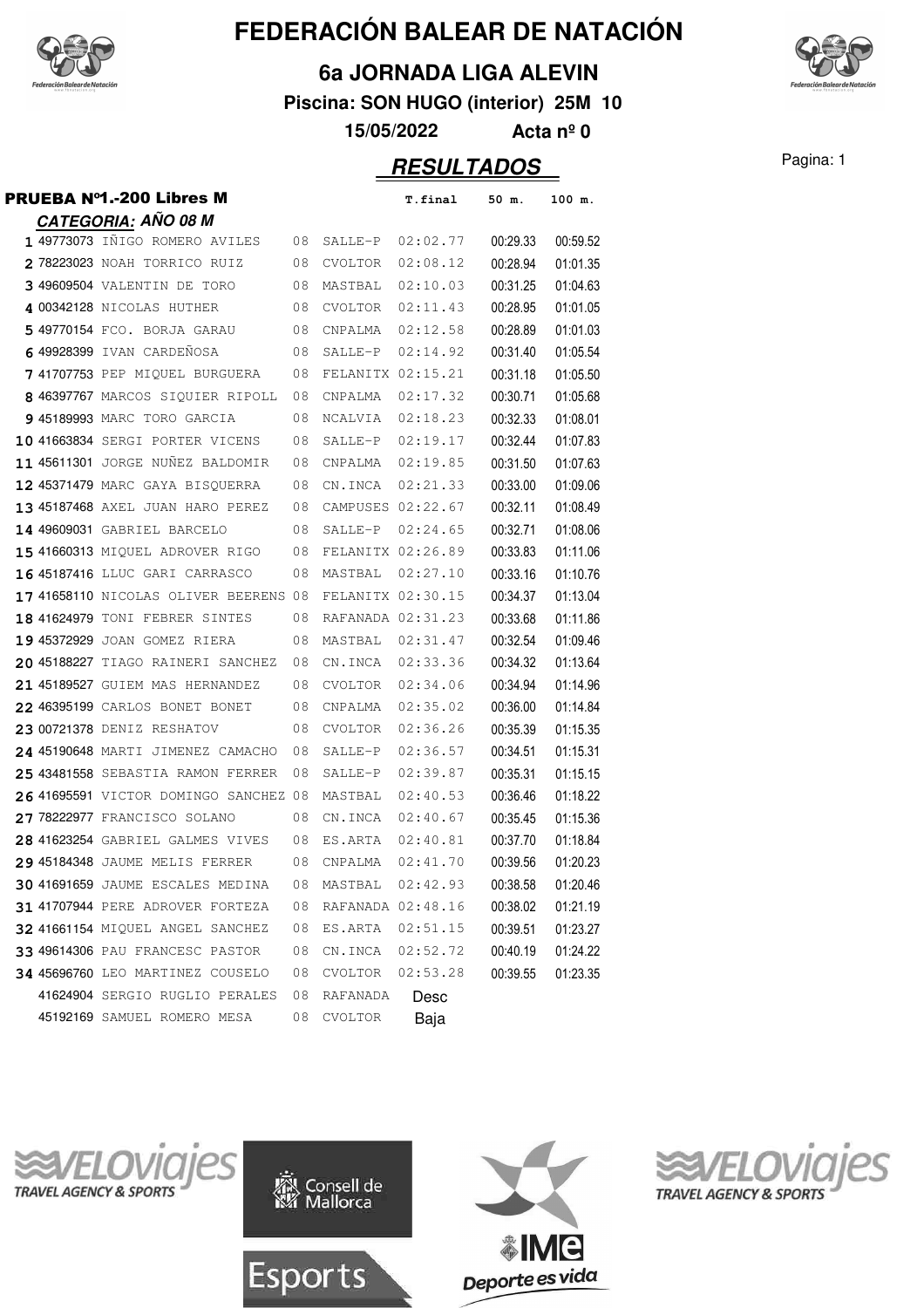



**Piscina: SON HUGO (interior) 25M 10**

**15/05/2022 Acta nº 0**

## Pagina: 2 **RESULTADOS**

|  | PRUEBA №1.-200 Libres M                                     |    |                      | T.final           | 50 m.    | 100 m.   |
|--|-------------------------------------------------------------|----|----------------------|-------------------|----------|----------|
|  | CATEGORIA: AÑO 08 M                                         |    |                      |                   |          |          |
|  | 41660624 ANTONI FERRER SOLER 08 ES.ARTA                     |    |                      | Baja              |          |          |
|  | 41621259 JOAN MORA LADARIA                                  | 08 | ES.ARTA              | Baja              |          |          |
|  | <b>CATEGORIA: AÑO 09 M</b>                                  |    |                      |                   |          |          |
|  | 1 46388467 SERGIO PIQUERAS                                  |    | 09 CVOLTOR           | 02:08.71          | 00:29.10 | 01:01.44 |
|  | 2 45696313 GERARD VALLESPIR TORAN 09                        |    | CN.INCA              | 02:12.74          | 00:30.81 | 01:04.61 |
|  | 3 45692293 ALEJANDRO RODRIGUEZ                              | 09 | CNPALMA              | 02:16.78          | 00:32.09 | 01:07.72 |
|  | 4 45193431 TRISTAN SANTOS                                   |    | 09 CNPALMA           | 02:19.75          | 00:32.27 | 01:08.04 |
|  | 5 49864618 LUCA ALEXANDER                                   | 09 | CNPALMA              | 02:22.31          | 00:33.24 | 01:09.80 |
|  | 641661630 JORDI COMAS ANDREO                                | 09 | CN.INCA              | 02:25.71          | 00:32.62 | 01:10.46 |
|  | 749613168 MANUEL FLORIT CASTILLO 09                         |    | CVOLTOR              | 02:29.11          | 00:33.92 | 01:11.81 |
|  | 8 49919636 MIQUEL DAVIU BALLESTER 09                        |    |                      | LLUCMAJO 02:29.85 | 00:34.92 | 01:12.41 |
|  | 9 45692114 NAOKI MONTORO ORIDE                              | 09 | NCALVIA 02:30.60     |                   | 00:33.52 | 01:11.34 |
|  | 10 00471159 CRISTIAN CHOJNACKI                              | 09 |                      | CN.INCA 02:31.95  | 00:34.72 | 01:15.19 |
|  | 11 46390956 DANIEL SERRA MARTINEZ                           | 09 |                      | SALLE-P 02:34.36  | 00:33.17 | 01:13.06 |
|  | 12 41691011 MIQUEL GAYA FONS                                | 09 |                      | SALLE-P 02:37.05  | 00:34.65 | 01:14.12 |
|  | 13 41693223 JORDI GRIMALT OBRADOR                           | 09 |                      | FELANITX 02:41.28 | 00:36.21 | 01:18.02 |
|  | 14 41662087 MARC BERMIN MORAIS                              | 09 | CNPALMA              | 02:41.97          | 00:38.20 | 01:19.88 |
|  | 15 41690131 ALVARO HEREDIA TORRES                           | 09 |                      | RAFANADA 02:42.08 | 00:37.53 | 01:20.09 |
|  | 16 41693912 ALEIX GINARD ESTEVA                             | 09 |                      | ES.ARTA 02:42.22  | 00:37.00 | 01:17.96 |
|  | 17 49606563 ISAAC MANJON BLAY                               | 09 |                      | SALLE-P 02:46.47  | 00:39.10 | 01:21.15 |
|  | 18 41659299 ALEJANDRO GUZMÁN                                | 09 |                      | ES.ARTA 02:51.54  | 00:39.06 | 01:22.78 |
|  | 19 46395977 GORKA PEREZ YEBES                               |    | 09 CNPALMA           | 02:57.06          | 00:39.77 | 01:26.46 |
|  | 20 41657113 RAUL LUQUE GALLARDO                             |    | 09 RAFANADA 03:03.86 |                   | 00:41.26 | 01:28.43 |
|  | 49776998 MATEU BONNIN RIERA                                 | 09 | LLUCMAJO             | Desc              |          |          |
|  | <b>PRUEBA Nº2.-200 Libres F</b>                             |    |                      | T.final           | 50 m.    | 100 m.   |
|  | <u>CATEG</u> ORIA: AÑO 10 F<br>1 46393247 OLIMPIA BESALDUCH |    | 10 CNPALMA 02:27.00  |                   | 00:33.90 | 01:12.53 |
|  | 2 49610392 ISABEL BERGAS COMAS                              | 10 | SALLE-P              | 02:28.50          | 00:33.68 | 01:12.07 |
|  | 302117380 EMILY CZAJA                                       | 10 | FELANITX 02:35.08    |                   | 00:35.60 | 01:15.92 |
|  | 4 54623315 MARTINA GARCIA PROHENS 10                        |    | CNPALMA              | 02:38.12          | 00:35.31 | 01:15.15 |
|  | 5 49610886 AZAHARA LLOMPART                                 | 10 | CNPALMA              | 02:40.15          | 00:36.23 | 01:17.63 |
|  | 649868806 CECILIA NOCERAS                                   | 10 | CN.INCA              | 02:41.12          | 00:37.27 | 01:18.78 |
|  | 749922387 CARLA ACEITON BUELE                               | 10 | CVOLTOR              | 02:41.40          | 00:38.34 | 01:19.56 |
|  | 8 49611179 CARLA ARTEAGA MOLINA                             | 10 | CVOLTOR              | 02:41.69          | 00:37.59 | 01:19.31 |
|  | 9 03764793 LIUDMILA LABUTINA                                | 10 |                      | FELANITX 02:42.51 | 00:35.76 | 01:17.54 |









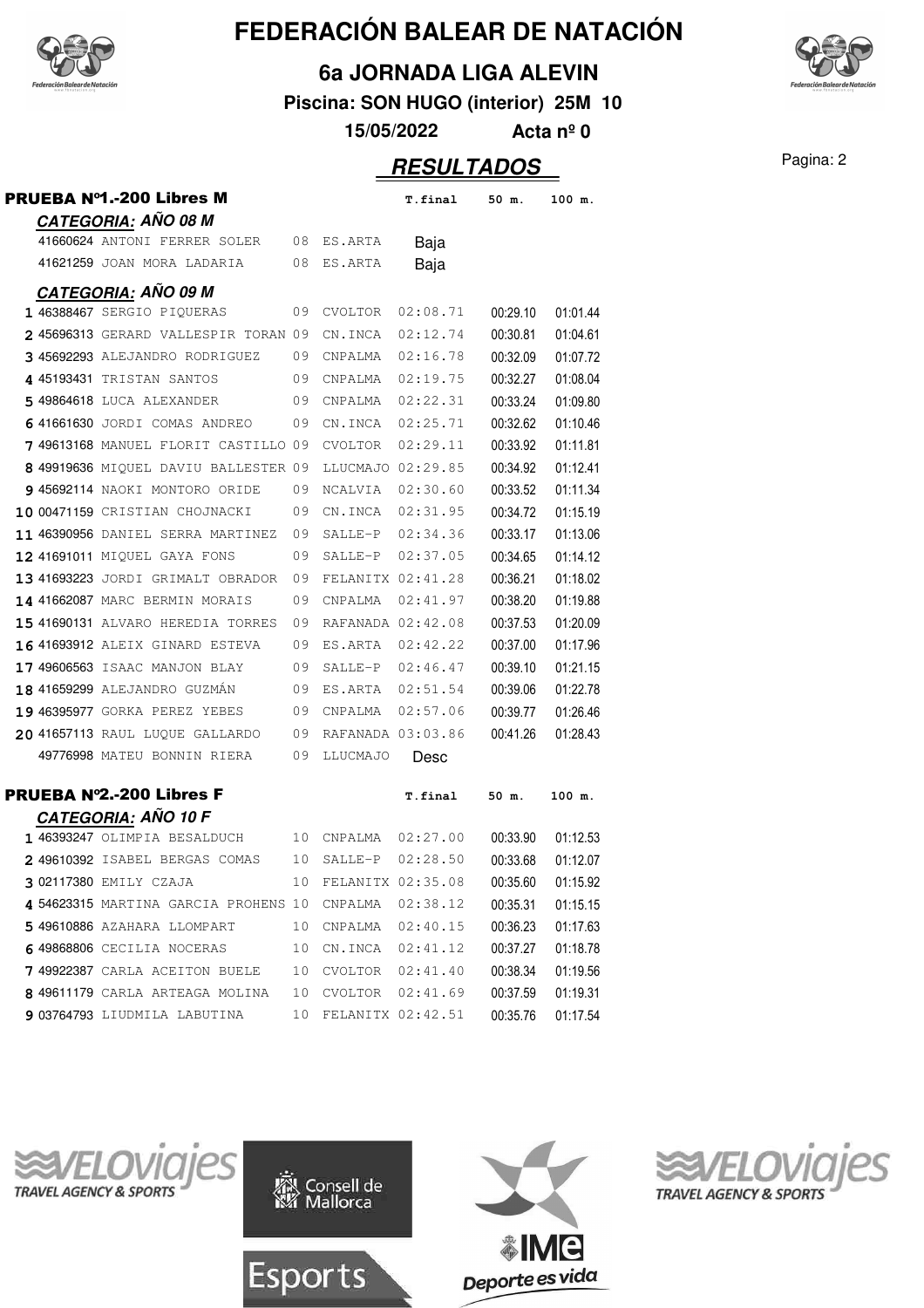

**CATEGORIA: AÑO 10 F**

# **FEDERACIÓN BALEAR DE NATACIÓN**

### **6a JORNADA LIGA ALEVIN**

**Piscina: SON HUGO (interior) 25M 10**

**15/05/2022 Acta nº 0**

**RESULTADOS** Pagina: 3 **PRUEBA N°2.-200 Libres F** T.final 50 m. 100 m. 49608892 AINHOA CAMPUZANO RAMOS 10 SALLE-P 02:44.13 00:38.70 01:21.44 11 49480154 PILAR BARRIENTOS DURAN 10 CVOLTOR 02:45.27 00:40.00 01:22.21 41660725 CELIA CARRIO LLABRES 10 RAFANADA 02:46.15 00:38.52 01:21.58

|  | 13 49481146 AINA BAUZA LLANA 10 FELANITX 02:46.56   |    |                      |                      | 00:38.22 | 01:21.03 |
|--|-----------------------------------------------------|----|----------------------|----------------------|----------|----------|
|  | 14 49779461 MARTA AMENGUAL GARCIA                   | 10 |                      | $CVOLTOR$ $02:49.93$ | 00:38.62 | 01:22.17 |
|  | <b>15 49605845</b> PAULA SILLERO                    | 10 | CVOLTOR 02:56.07     |                      | 00:38.71 | 01:22.92 |
|  | 16 41691894 MARTINA BRUNET                          |    | 10 RAFANADA 02:58.12 |                      | 00:39.70 | 01:24.96 |
|  | <b>17 49921504</b> MARINA COLL ROMAN                |    | 10 CN.INCA 03:04.50  |                      | 00:43.35 | 01:30.61 |
|  | 18 55088313 MARIA GINARD RIGO                       | 10 | CVOLTOR 03:06.45     |                      | 00:39.37 | 01:29.19 |
|  | 19 46390840 MARTA BESTARD DEYA 10 CAMPUSES 03:07.92 |    |                      |                      | 00:40.98 | 01:30.08 |
|  | 20 41697037 ANAHY VICTORIA ROCHA                    | 10 | MASTBAL 03:17.66     |                      | 00:43.34 | 01:35.10 |
|  | 21 42378087 PAULA PICORNELL                         | 10 | RAFANADA 03:27.25    |                      | 00:45.57 | 01:41.15 |
|  | 22 46391984 EMMA RAMIS NOGUERA                      |    |                      | 10 MASTBAL 03:32.54  | 00:46.02 | 01:41.78 |
|  | 23 41660469 MARIA ESTEVA FLORES                     |    |                      | 10 ES.ARTA 03:35.96  | 00:48.01 | 01:44.63 |
|  | 24 46389753 JULIA CROS CRESPI                       |    | 10 MASTBAL           | $04:01.88$ 00:51.99  |          | 01:56.28 |
|  | 49926640 SARA VILLEGAS VILLEGAS 10 CVOLTOR          |    |                      | Baja                 |          |          |
|  | 46397615 MARIA ANGELA BARCELO 10                    |    | SALLE-P              | Baja                 |          |          |
|  | 49605444 MARIA TERESA CORONEL                       | 10 | MASTBAL              | Baja                 |          |          |
|  | 41662295 LAIA PABLO TERRASSA                        | 10 | CAMPUSES             | Baja                 |          |          |
|  |                                                     |    |                      |                      |          |          |

#### **CATEGORIA: AÑO 11 F**

|  | 1 46396883 DANIELA BLAS HERNANDEZ 11 |    | CVOLTOR           | 02:35.78 | 00:37.28 | 01:17.61 |
|--|--------------------------------------|----|-------------------|----------|----------|----------|
|  | 2 49919590 MARIA SARMIENTO CANO      | 11 | SALLE-P           | 02:39.37 | 00:37.27 | 01:18.36 |
|  | 3 49612169 JULIA POCOVI              | 11 | CNPALMA           | 02:41.78 | 00:37.42 | 01:18.79 |
|  | 4 54622923 VIVIANA BLAS STÜDE        | 11 | SALLE-P           | 02:43.96 | 00:39.36 | 01:22.00 |
|  | 5 03229184 EVA BENFENATI             | 11 | SALLE-P           | 02:47.43 | 00:38.41 | 01:21.63 |
|  | 6 49610559 LOURDES RUIZ FERRER       | 11 | SALLE-P           | 02:47.46 | 00:39.23 | 01:21.99 |
|  | 741662624 PAULA ENRIOUE ALORDA       | 11 | SALLE-P           | 02:48.70 | 00:38.50 | 01:22.21 |
|  | 8 38446231 INES ILIANOVA             | 11 | RAFANADA          | 02:51.03 | 00:39.46 | 01:23.31 |
|  | 941662188 SARA COLINO ALONSO         | 11 | MASTBAL           | 02:53.33 | 00:38.49 | 01:22.78 |
|  | 10 20551190 MALENA CANET PONS        | 11 | CN.INCA           | 02:54.58 | 00:39.92 | 01:24.93 |
|  | 11 49607336 AINA MAS GARI            | 11 | LLUCMAJO          | 02:55.45 | 00:39.16 | 01:24.21 |
|  | 12 49611713 LUCIA SANCHEZ PORCEL     | 11 | MASTBAL           | 02:56.83 | 00:40.60 | 01:26.96 |
|  | 13 41692725 PAULA ALVARINO TOMAS     | 11 | FELANITX 02:57.89 |          | 00:41.21 | 01:27.96 |
|  | 14 41697917 MARTA GOMEZ RIERA        | 11 | MASTBAL           | 02:57.95 | 00:40.06 | 01:25.28 |
|  | 15 41662210 ARIADNA ROSSELLO         | 11 | CNPALMA           | 02:58.26 | 00:41.11 | 01:29.16 |
|  | 16 49865081 LIMINA AMENGUAL GARAU    | 11 | CNPALMA           | 02:58.48 | 00:41.46 | 01:26.77 |
|  |                                      |    |                   |          |          |          |

Esports







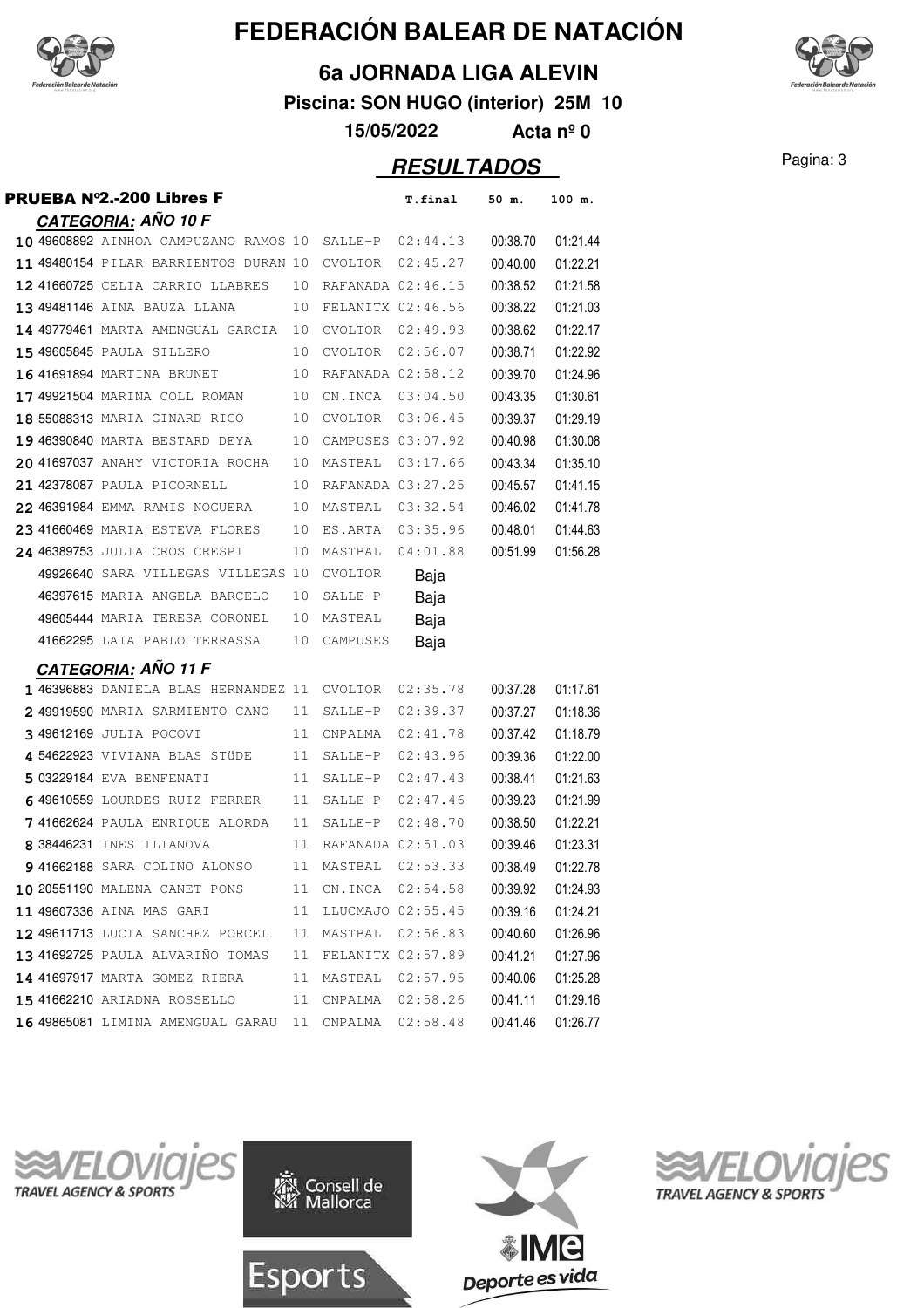

#### **6a JORNADA LIGA ALEVIN**

**Piscina: SON HUGO (interior) 25M 10**

**15/05/2022 Acta nº 0**

### Pagina: 4 **RESULTADOS**

|  | <b>PRUEBA Nº2.-200 Libres F</b>                                          |    |                   | T.final                                | 50 m.                | 100 m.               |
|--|--------------------------------------------------------------------------|----|-------------------|----------------------------------------|----------------------|----------------------|
|  | CATEGORIA: AÑO 11 F                                                      |    |                   |                                        |                      |                      |
|  | 17 41692898 MARTA MAIMO FUSTER                                           | 11 | FELANITX 02:58.68 |                                        | 00:39.91             | 01:24.11             |
|  | 18 49771065 AINA MORAGUES CARDELL                                        | 11 |                   | LLUCMAJO 02:58.96                      | 00:38.49             | 01:23.87             |
|  | 19 41712479 IRENE VARON CUENCA                                           | 11 | CNMURO            | 03:08.97                               | 00:37.87             | 01:27.46             |
|  | 20 49482204 PAULA EGEA RUIZ                                              | 11 |                   | SALLE-P 03:09.59                       | 00:42.50             | 01:30.60             |
|  | 21 41663217 LAIA CALIZ HUERTAS                                           | 11 | NCALVIA           | 03:16.00                               | 00:43.73             | 01:33.20             |
|  | 22 41691550 XESCA GILI MAYOL                                             | 11 | ES.ARTA           | 03:18.64                               | 00:44.08             | 01:34.21             |
|  | 23 49864969 OLIVIA ALVAREZ MIR                                           | 11 | SALLE-P           | 03:19.38                               | 00:42.77             | 01:34.63             |
|  | 24 41663087 ALBA RIBA OLIVES                                             | 11 |                   | CAMPUSES 03:21.53                      | 00:44.16             | 01:36.77             |
|  | 25 41693079 NEUS PASCUAL MARIA                                           | 11 | ES.ARTA           | 03:22.62                               | 00:48.06             | 01:41.53             |
|  | 26 49605074 AINA CATALINA GOMILA                                         | 11 | FELANITX 03:31.15 |                                        | 00:46.21             | 01:42.62             |
|  | 27 04300298 SARA NAVARRO ROMERO                                          | 11 | CAMPUSES 03:36.93 |                                        | 00:47.70             | 01:46.42             |
|  | 28 41692633 LAIA BORDOY GARAU                                            | 11 | FELANITX 03:59.18 |                                        | 00:55.66             | 01:57.71             |
|  | 29 49611527 CELIA FERNANDEZ                                              | 11 | CVOLTOR           | 04:03.78                               | 00:51.34             | 01:56.18             |
|  | 41662077 OLIVIA GARCIA BORDOY                                            | 11 | MASTBAL           | Baja                                   |                      |                      |
|  | 41662716 FATIMA BOUNOUCH BORDOY 11                                       |    | MASTBAL           | Baja                                   |                      |                      |
|  | 54631302 MARIA NADAL LONARDONI                                           | 11 | CAMPUSES          | Baja                                   |                      |                      |
|  |                                                                          |    |                   |                                        |                      |                      |
|  |                                                                          |    |                   |                                        |                      |                      |
|  | <b>PRUEBA Nº3.-400 Estilos M</b>                                         |    |                   | T.final                                | 50 m.                | 100 m.               |
|  | CATEGORIA: AÑO 08 M                                                      |    |                   |                                        |                      |                      |
|  | 1 49773073 INIGO ROMERO AVILES                                           | 08 | SALLE-P           | 05:06.10                               | 00:32.56             | 01:10.69             |
|  | 2 49609504 VALENTIN DE TORO                                              | 08 | MASTBAL           | 05:13.21                               | 00:32.96             | 01:11.46             |
|  | 3 00342128 NICOLAS HUTHER                                                | 08 | CVOLTOR           | 05:22.37                               | 00:33.29             | 01:13.57             |
|  | 4 41707753 PEP MIQUEL BURGUERA                                           | 08 |                   | FELANITX 05:25.16                      | 00:34.60             | 01:15.62             |
|  | 5 49928399 IVAN CARDEÑOSA                                                | 08 |                   | SALLE-P 05:27.06                       | 00:35.27             | 01:16.36             |
|  | 645189993 MARC TORO GARCIA                                               | 08 | NCALVIA           | 05:27.82                               | 00:34.09             | 01:16.03             |
|  | 749770154 FCO. BORJA GARAU                                               | 08 | CNPALMA           | 05:28.57                               | 00:35.98             | 01:18.75             |
|  | 8 41663834 SERGI PORTER VICENS                                           | 08 | SALLE-P           | 05:32.89                               | 00:35.82             | 01:18.78             |
|  | 9 46397767 MARCOS SIQUIER RIPOLL                                         | 08 | CNPALMA           | 05:41.93                               | 00:35.49             | 01:18.46             |
|  | 10 45187468 AXEL JUAN HARO PEREZ                                         | 08 |                   | CAMPUSES 05:45.71                      | 00:38.76             | 01:25.74             |
|  | 11 45371479 MARC GAYA BISQUERRA                                          | 08 | CN.INCA           | 05:46.02                               | 00:37.31             | 01:20.40             |
|  | 12 45611301 JORGE NUÑEZ BALDOMIR                                         | 08 | CNPALMA           | 05:49.20                               | 00:39.37             | 01:24.01             |
|  | 13 49609031 GABRIEL BARCELO                                              | 08 | SALLE-P           | 05:59.75                               | 01:21.27             | 02:56.78             |
|  | 14 45187416 LLUC GARI CARRASCO                                           | 08 | MASTBAL           | 06:03.53                               | 00:36.23             | 01:20.54             |
|  | 15 46395199 CARLOS BONET BONET                                           | 08 | CNPALMA           | 06:07.67                               | 00:39.46             | 01:25.31             |
|  | 16 41695591 VICTOR DOMINGO SANCHEZ 08                                    |    |                   | MASTBAL 06:09.88                       | 00:41.34             | 01:29.72             |
|  | 17 41658110 NICOLAS OLIVER BEERENS 08<br>18 41660313 MIQUEL ADROVER RIGO | 08 |                   | FELANITX 06:10.89<br>FELANITX 06:11.68 | 00:39.72<br>00:41.31 | 01:30.07<br>01:29.19 |









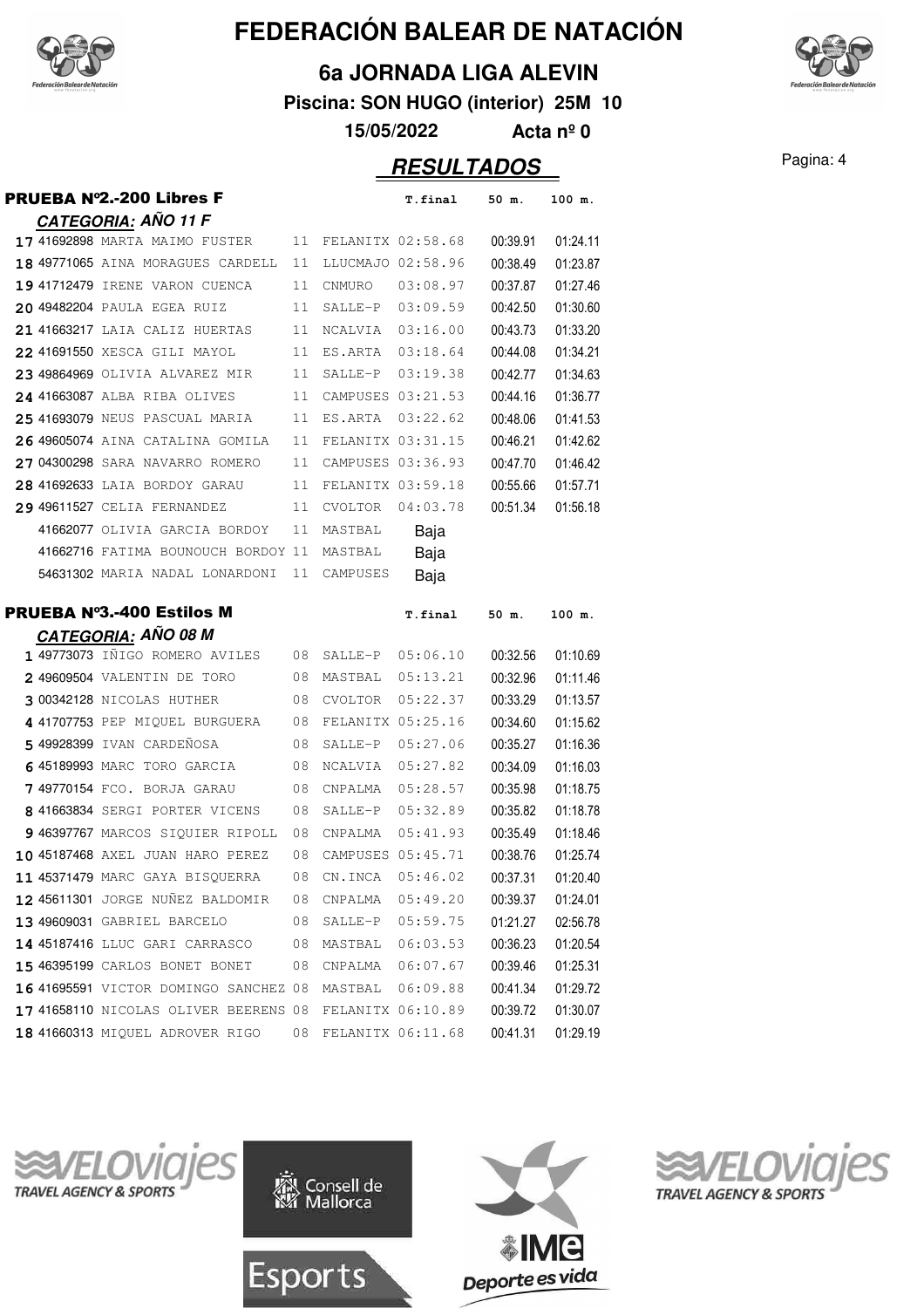

### **6a JORNADA LIGA ALEVIN**

**Piscina: SON HUGO (interior) 25M 10**

**15/05/2022 Acta nº 0**

## Pagina: 5 **RESULTADOS**

|  | <b>PRUEBA Nº3.-400 Estilos M</b>     |    |                   | T.final  | 50 m.    | 100 m.   |
|--|--------------------------------------|----|-------------------|----------|----------|----------|
|  | <u>CATEGORIA:</u> AÑO 08 M           |    |                   |          |          |          |
|  | 19 45188227 TIAGO RAINERI SANCHEZ    | 08 | CN.INCA           | 06:12.46 | 00:41.16 | 01:31.00 |
|  | 20 45189527 GUIEM MAS HERNANDEZ      | 08 | <b>CVOLTOR</b>    | 06:20.41 | 00:43.25 | 01:34.47 |
|  | 21 00721378 DENIZ RESHATOV           | 08 | CVOLTOR           | 06:30.84 | 00:39.88 | 01:28.14 |
|  | 22 41691659 JAUME ESCALES MEDINA     | 08 | MASTBAL           | 06:31.74 | 00:44.75 | 01:37.05 |
|  | 23 41624979 TONI FEBRER SINTES       | 08 | RAFANADA 06:33.84 |          | 00:43.47 | 01:37.06 |
|  | 24 43481558 SEBASTIA RAMON FERRER    | 08 | SALLE-P           | 06:38.82 | 00:42.84 | 01:40.84 |
|  | 25 41707944 PERE ADROVER FORTEZA     | 08 | RAFANADA 06:44.76 |          | 00:43.78 | 01:35.08 |
|  | 26 49614306 PAU FRANCESC PASTOR      | 08 | CN.INCA           | 06:49.76 | 00:49.94 | 01:44.81 |
|  | 45696760 LEO MARTINEZ COUSELO        | 08 | <b>CVOLTOR</b>    | Desc     |          |          |
|  | 78223023 NOAH TORRICO RUIZ           | 08 | CVOLTOR           | Desc     |          |          |
|  | 45372929 JOAN GOMEZ RIERA            | 08 | MASTBAL           | Desc     |          |          |
|  | 41624904 SERGIO RUGLIO PERALES       | 08 | RAFANADA          | Desc     |          |          |
|  | 45184348 JAUME MELIS FERRER          | 08 | CNPALMA           | Desc     |          |          |
|  | 45192169 SAMUEL ROMERO MESA          | 08 | CVOLTOR           | Baja     |          |          |
|  | <b>CATEGORIA: AÑO 09 M</b>           |    |                   |          |          |          |
|  | 1 46388467 SERGIO PIQUERAS           | 09 | <b>CVOLTOR</b>    | 05:11.93 | 00:34.41 | 01:13.28 |
|  | 245696313 GERARD VALLESPIR TORAN 09  |    | CN.INCA           | 05:32.40 | 00:36.19 | 01:18.70 |
|  | 3 49864618 LUCA ALEXANDER            | 09 | CNPALMA           | 05:33.76 | 00:38.76 | 01:23.97 |
|  | 4 45692293 ALEJANDRO RODRIGUEZ       | 09 | CNPALMA           | 05:34.41 | 00:34.49 | 01:14.42 |
|  | 541661630 JORDI COMAS ANDREO         | 09 | CN.INCA           | 05:35.69 | 00:38.22 | 01:23.39 |
|  | 645193431 TRISTAN SANTOS             | 09 | CNPALMA           | 05:46.36 | 00:36.11 | 01:19.87 |
|  | 700471159 CRISTIAN CHOJNACKI         | 09 | CN.INCA           | 05:59.20 | 00:39.29 | 01:26.71 |
|  | 8 45692114 NAOKI MONTORO ORIDE       | 09 | NCALVIA           | 06:06.19 | 00:35.15 | 01:16.49 |
|  | 9 49919636 MIQUEL DAVIU BALLESTER 09 |    | LLUCMAJO 06:07.62 |          | 00:38.50 | 01:26.84 |
|  | 10 46390956 DANIEL SERRA MARTINEZ    | 09 | SALLE-P           | 06:26.35 | 00:43.29 | 01:36.09 |
|  | 11 41693223 JORDI GRIMALT OBRADOR    | 09 | FELANITX 06:31.75 |          | 00:46.17 | 01:40.06 |
|  | 12 49606563 ISAAC MANJON BLAY        | 09 | SALLE-P           | 06:39.81 | 00:46.34 | 01:41.97 |
|  | 13 41662087 MARC BERMIN MORAIS       | 09 | CNPALMA           | 06:46.96 | 00:46.32 | 01:42.14 |
|  | 14 49776998 MATEU BONNIN RIERA       | 09 | LLUCMAJO 06:47.59 |          | 00:47.37 | 01:47.15 |
|  | 49613168 MANUEL FLORIT CASTILLO 09   |    | CVOLTOR           | Desc     |          |          |
|  | 46395977 GORKA PEREZ YEBES           | 09 | CNPALMA           | Desc     |          |          |
|  |                                      |    |                   |          |          |          |









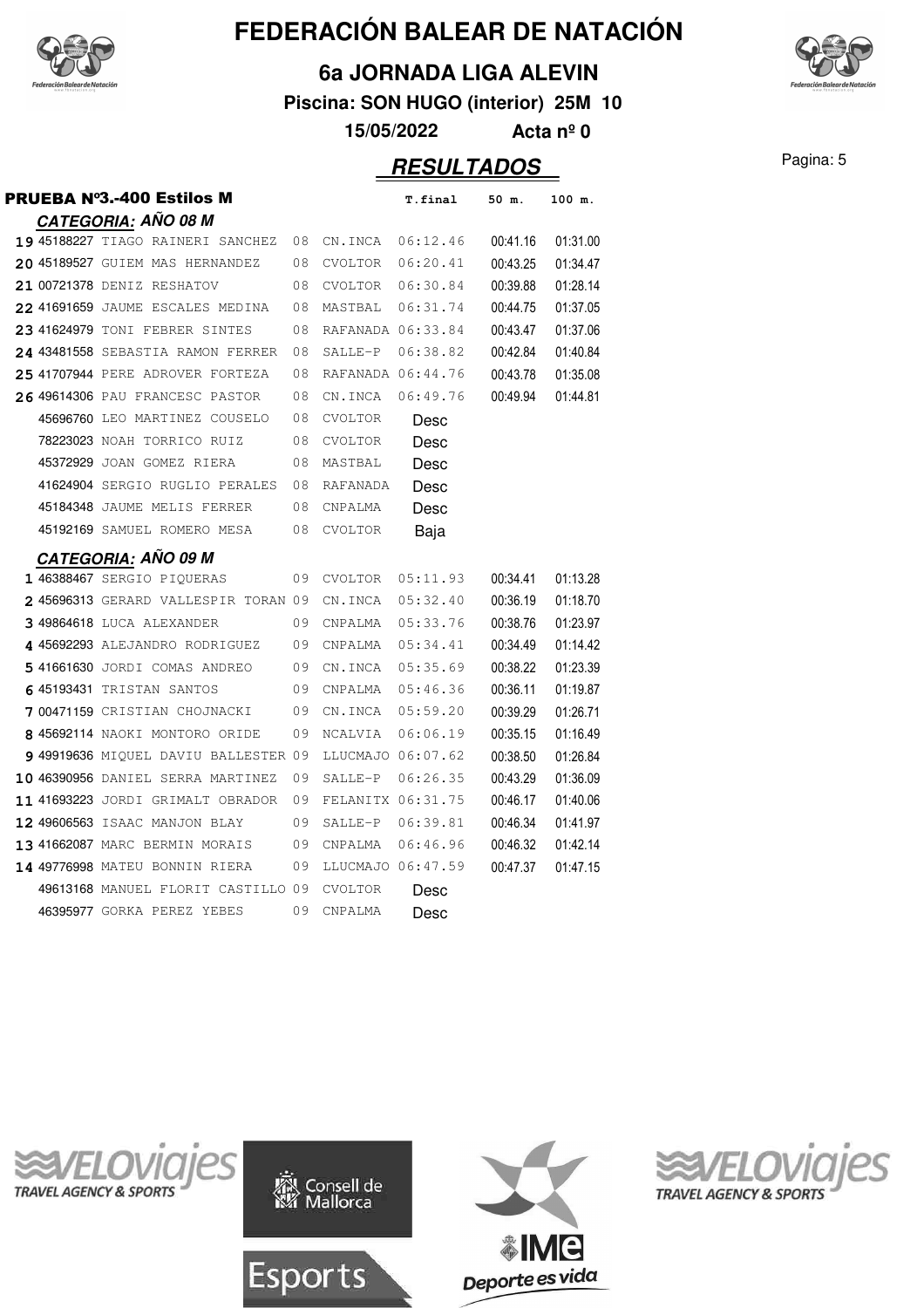

### **6a JORNADA LIGA ALEVIN**

**Piscina: SON HUGO (interior) 25M 10**

**15/05/2022 Acta nº 0**

## Pagina: 6 **RESULTADOS**

| <b>PRUEBA Nº4.-400 Estilos F</b>                      |    |                      | T.final           | 50 m.    | 100 m.               |
|-------------------------------------------------------|----|----------------------|-------------------|----------|----------------------|
| <b>CATEGORIA: AÑO 10 F</b>                            |    |                      |                   |          |                      |
| 1 46393247 OLIMPIA BESALDUCH 10 CNPALMA 05:45.46      |    |                      |                   | 00:35.40 | 01:19.03             |
| 2 49610392 ISABEL BERGAS COMAS                        | 10 |                      | SALLE-P 05:56.48  | 00:39.03 | 01:25.12             |
| 3 02117380 EMILY CZAJA                                | 10 | FELANITX 05:57.29    |                   | 00:37.54 | 01:22.74             |
| 4 54623315 MARTINA GARCIA PROHENS 10                  |    | CNPALMA  06:20.46    |                   | 00:43.63 | 01:39.10             |
| <b>5 49868806</b> CECILIA NOCERAS                     | 10 | CN.INCA  06:24.03    |                   | 00:42.61 | 01:32.62             |
| 6 49481146 AINA BAUZA LLANA                           | 10 | FELANITX 06:27.35    |                   | 00:41.83 | 01:31.59             |
| <b>7</b> 03764793 LIUDMILA LABUTINA                   | 10 | FELANITX 06:28.60    |                   | 00:43.53 | 01:35.97             |
| 8 49610886 AZAHARA LLOMPART                           | 10 | CNPALMA              | 06:29.92          | 00:43.02 | 01:35.25             |
| 9 49611179 CARLA ARTEAGA MOLINA                       | 10 |                      | CVOLTOR 06:34.83  | 00:45.78 | 01:39.28             |
| 10 49922387 CARLA ACEITON BUELE                       | 10 |                      | CVOLTOR 06:37.36  | 00:46.65 | 01:43.16             |
| 11 41660725 CELIA CARRIO LLABRES                      | 10 |                      | RAFANADA 06:41.50 | 00:44.87 | 01:36.21             |
| 12 49608892 AINHOA CAMPUZANO RAMOS 10                 |    |                      | SALLE-P 06:46.22  | 00:47.59 | 01:46.50             |
| 13 49605845 PAULA SILLERO                             | 10 | CVOLTOR 07:10.82     |                   | 00:49.23 | 01:52.03             |
| 14 41691894 MARTINA BRUNET                            | 10 |                      | RAFANADA 07:27.93 | 00:47.18 | 01:44.73             |
| 49926640 SARA VILLEGAS VILLEGAS 10                    |    | CVOLTOR              | Baja              |          |                      |
| 46397615 MARIA ANGELA BARCELO                         | 10 | SALLE-P              | Baja              |          |                      |
| 49605444 MARIA TERESA CORONEL                         | 10 | MASTBAL              | Baja              |          |                      |
|                                                       | 10 |                      |                   |          |                      |
| 46390840 MARTA BESTARD DEYA                           |    | CAMPUSES             | Baja              |          |                      |
| <b>CATEGORIA: AÑO 11 F</b>                            |    |                      |                   |          |                      |
| 1 46396883 DANIELA BLAS HERNANDEZ 11 CVOLTOR 06:11.49 |    |                      |                   | 00:43.99 | 01:36.96             |
| 249612169 JULIA POCOVI                                | 11 | CNPALMA              | 06:17.03          | 00:43.44 | 01:35.12             |
| 303229184 EVA BENFENATI                               | 11 | SALLE-P              | 06:29.86          | 00:45.33 | 01:36.21             |
| 454622923 VIVIANA BLAS STÜDE                          | 11 | SALLE-P              | 06:40.01          | 00:45.90 | 01:37.15             |
| 5 49610559 LOURDES RUIZ FERRER                        | 11 | SALLE-P              | 06:41.98          | 00:46.65 | 01:42.49             |
| 641662624 PAULA ENRIQUE ALORDA                        | 11 | SALLE-P              | 06:42.82          | 00:45.94 | 01:40.62             |
| 749919590 MARIA SARMIENTO CANO                        | 11 | SALLE-P              | 06:48.97          | 00:47.32 | 01:44.51             |
| 741662188 SARA COLINO ALONSO                          | 11 | MASTBAL 06:48.97     |                   | 00:45.22 | 01:42.37             |
| 9 41662210 ARIADNA ROSSELLO                           | 11 | CNPALMA              | 06:56.77          | 00:52.27 | 01:50.73             |
| 10 20551190 MALENA CANET PONS                         |    | 11 CN.INCA 06:57.52  |                   | 00:49.58 | 01:46.31             |
| 11 41692898 MARTA MAIMO FUSTER                        |    | 11 FELANITX 07:00.61 |                   | 00:48.87 | 01:44.73             |
| 12 49607336 AINA MAS GARI                             | 11 | LLUCMAJO 07:02.30    |                   | 00:48.21 | 01:48.89             |
| 13 41692725 PAULA ALVARIÑO TOMAS                      | 11 | FELANITX 07:06.91    |                   | 00:51.62 | 01:51.84             |
| 14 38446231 INES ILIANOVA                             | 11 | RAFANADA 07:14.22    |                   | 00:49.73 |                      |
| 15 41712479 IRENE VARON CUENCA                        | 11 |                      | CNMURO 07:25.96   | 00:46.13 | 01:49.53<br>01:47.52 |
| 16 49611713 LUCIA SANCHEZ PORCEL                      | 11 | MASTBAL 07:28.64     |                   | 00:53.92 | 01:58.03             |







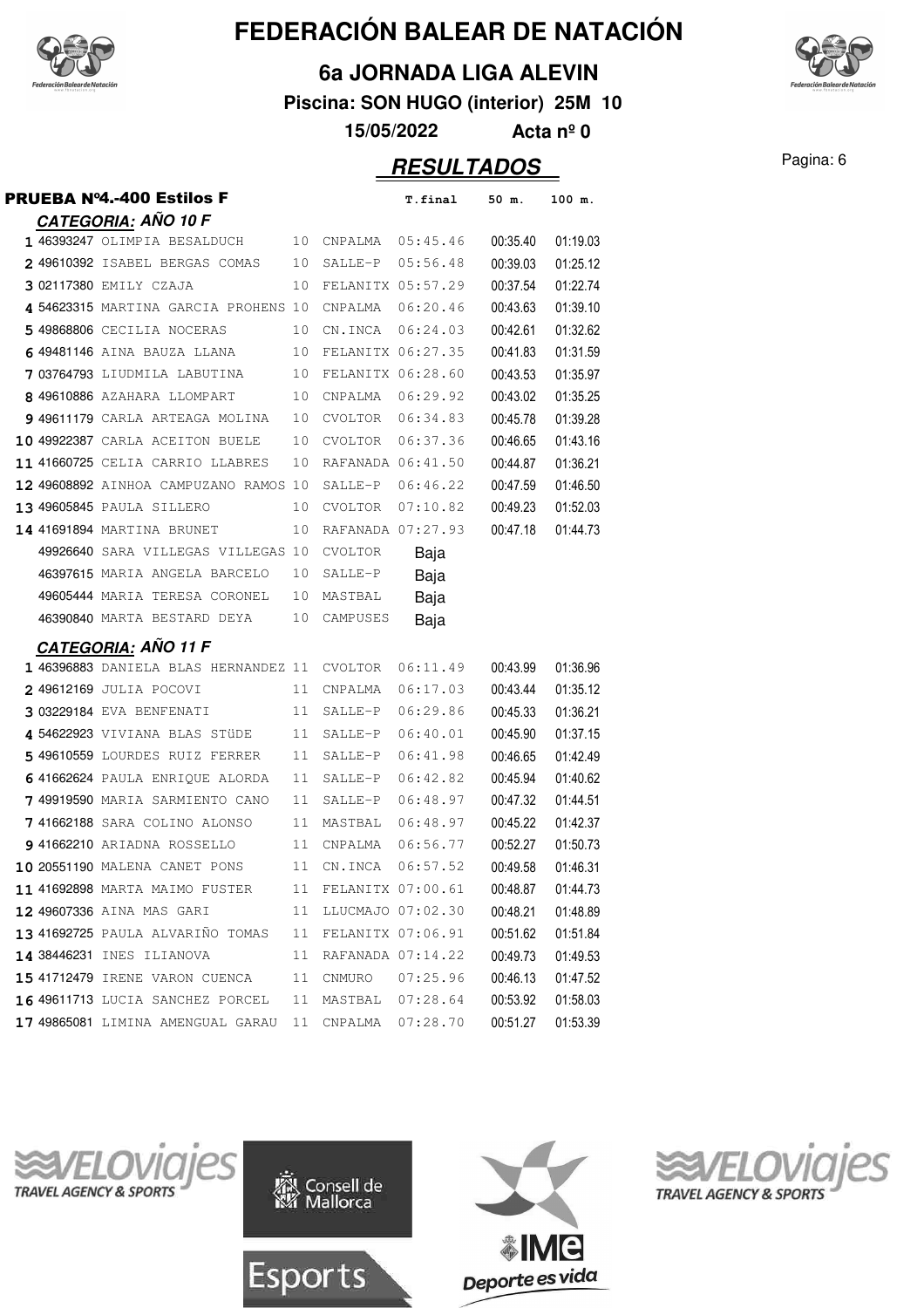



**6a JORNADA LIGA ALEVIN**

**Piscina: SON HUGO (interior) 25M 10**

**15/05/2022 Acta nº 0**

## **RESULTADOS** Pagina: 7

|     | <b>PRUEBA Nº4.-400 Estilos F</b>                             | T.final             | 50 m.               | 100 m.            |        |
|-----|--------------------------------------------------------------|---------------------|---------------------|-------------------|--------|
|     | CATEGORIA: AÑO 11 F<br>41697917 MARTA GOMEZ RIERA 11 MASTBAL | Desc                |                     |                   |        |
|     | 49771065 AINA MORAGUES CARDELL 11 LLUCMAJO                   | Desc                |                     |                   |        |
|     |                                                              |                     |                     |                   |        |
|     | <b>PRUEBA Nº5.-4x100 Estilos X</b>                           | <b>T.final</b>      |                     | 50 m. 100 m.      | 200 m. |
|     | <b>CATEGORIA: ALEVIN</b>                                     |                     |                     |                   |        |
|     | 0 CNPALMA 04:47.41<br>1 00056<br>CNPALMA ALEVIN              |                     |                     | 00:37.24 01:16.74 |        |
|     | 54623315 MARTINA GARCIA PROHENS 2010                         | 01:16.74            |                     |                   |        |
|     | 49770154 FCO. BORJA GARAU 2008                               |                     | 02:31.07 (01:14.33) |                   |        |
|     | 45692293 ALEJANDRO RODRIGUEZ 2009                            | 03:39.33            | (01:08.26)          |                   |        |
|     | 46393247 OLIMPIA BESALDUCH 2010                              |                     | 04:47.41 (01:08.08) |                   |        |
|     | CVOLTOR ALEVIN <a> 0 CVOLTOR<br/>2 00877</a>                 | 05:00.82            |                     | 00:41.03 01:23.62 |        |
|     | 49922387 CARLA ACEITON BUELE 2010                            | 01:23.62            |                     |                   |        |
|     | 78223023 NOAH TORRICO RUIZ 2008                              |                     | 02:37.96 (01:14.34) |                   |        |
|     | 2008<br>00342128 NICOLAS HUTHER                              |                     | 03:46.64 (01:08.68) |                   |        |
|     | 49611179 CARLA ARTEAGA MOLINA 2010                           |                     | 05:00.82 (01:14.18) |                   |        |
|     | SALLE-P ALEVIN <a> 0 SALLE-P<br/>3 00848</a>                 | 05:10.56            |                     | 00:36.58 01:16.65 |        |
|     | 49610392 ISABEL BERGAS COMAS 2010                            | 01:16.65            |                     |                   |        |
|     | 49773073 IÑIGO ROMERO AVILES 2008                            |                     | 02:29.51 (01:12.86) |                   |        |
|     | 54622923 VIVIANA BLAS STÜDE 2011                             |                     | 04:00.31 (01:30.80) |                   |        |
|     | 46390956 DANIEL SERRA MARTINEZ 2009                          |                     | 05:10.56 (01:10.25) |                   |        |
| FC  | SALLE-P ALEVIN <b> 0 SALLE-P<br/>00848</b>                   | 05:14.10            |                     | 00:34.97 01:15.59 |        |
|     | 49609031 GABRIEL BARCELO<br>2008                             | 01:15.59            |                     |                   |        |
|     | 41663834 SERGI PORTER VICENS 2008                            | 02:34.04            | (01:18.45)          |                   |        |
|     | 03229184 EVA BENFENATI<br>2011                               |                     | 04:04.22 (01:30.18) |                   |        |
|     | 41691011 MIQUEL GAYA FONS 2009                               |                     | 05:14.10 (01:09.88) |                   |        |
|     | 4 01378 FELANITX ALEVIN 0 FELANITX 05:15.28                  |                     |                     | 00:37.36 01:17.20 |        |
|     | 02117380 EMILY CZAJA<br>2010                                 | 01:17.20            |                     |                   |        |
|     | 03764793 LIUDMILA LABUTINA 2010                              |                     | 02:50.17 (01:32.97) |                   |        |
|     | 41707753 PEP MIQUEL BURGUERA 2008                            | 04:04.06            | (01:13.89)          |                   |        |
|     | 41660313 MIQUEL ADROVER RIGO 2008                            | 05:15.28 (01:11.22) |                     |                   |        |
| FC. | 00056 CNPALMA ALEVIN <b> 0 CNPALMA</b>                       | 05:18.57            |                     | 00:36.32 01:12.54 |        |
|     | 49864618 LUCA ALEXANDER<br>2009                              | 01:12.54            |                     |                   |        |
|     | 49612169 JULIA POCOVI<br>2011                                |                     | 02:48.96 (01:36.42) |                   |        |
|     | 46397767 MARCOS SIQUIER RIPOLL 2008                          |                     | 04:05.10 (01:16.14) |                   |        |
|     | 49610886 AZAHARA LLOMPART<br>2010                            |                     | 05:18.57 (01:13.47) |                   |        |
|     | 501243 CN.INCA ALEVIN 0 CN.INCA                              | 05:24.90            |                     | 00:33.98 01:10.41 |        |
|     | 45696313 GERARD VALLESPIR TORAN<br>2009                      | 01:10.41            |                     |                   |        |
|     | 41661630 JORDI COMAS ANDREO 2009                             | 02:30.59            | (01:20.18)          |                   |        |
|     | 49868806 CECILIA NOCERAS 2010                                | 04:02.35            | (01:31.76)          |                   |        |
|     | 20551190 MALENA CANET PONS<br>2011                           | 05:24.90            | (01:22.55)          |                   |        |
|     |                                                              |                     |                     |                   |        |